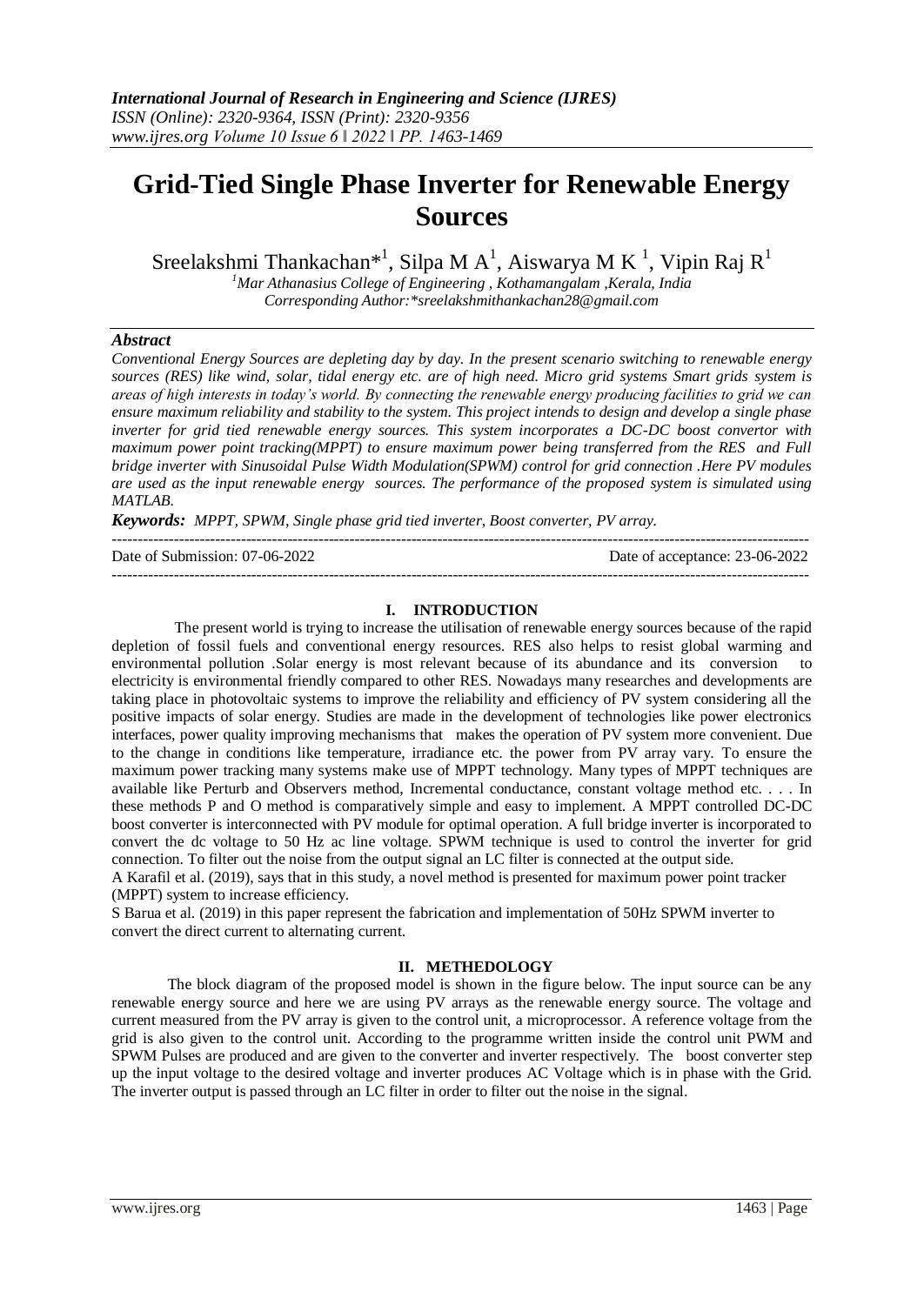

#### **Figure 1: Flow chart of P&O algorithm**

The flow chart of the MPPT algorithm, P&O algorithm is shown in the figure below. Here the voltage and the current at each and every instant are measured and compared with the previous instant. Also the power at every instant is calculated. The difference in the power is compared with zero and accordingly the difference in voltage is also compared with zero. With respect to the comparison the duty ratios are varied and with respect to the duty ratio the opening and closing of the switch is controlled.



**Figure 2: Flow chart of P&O algorithm**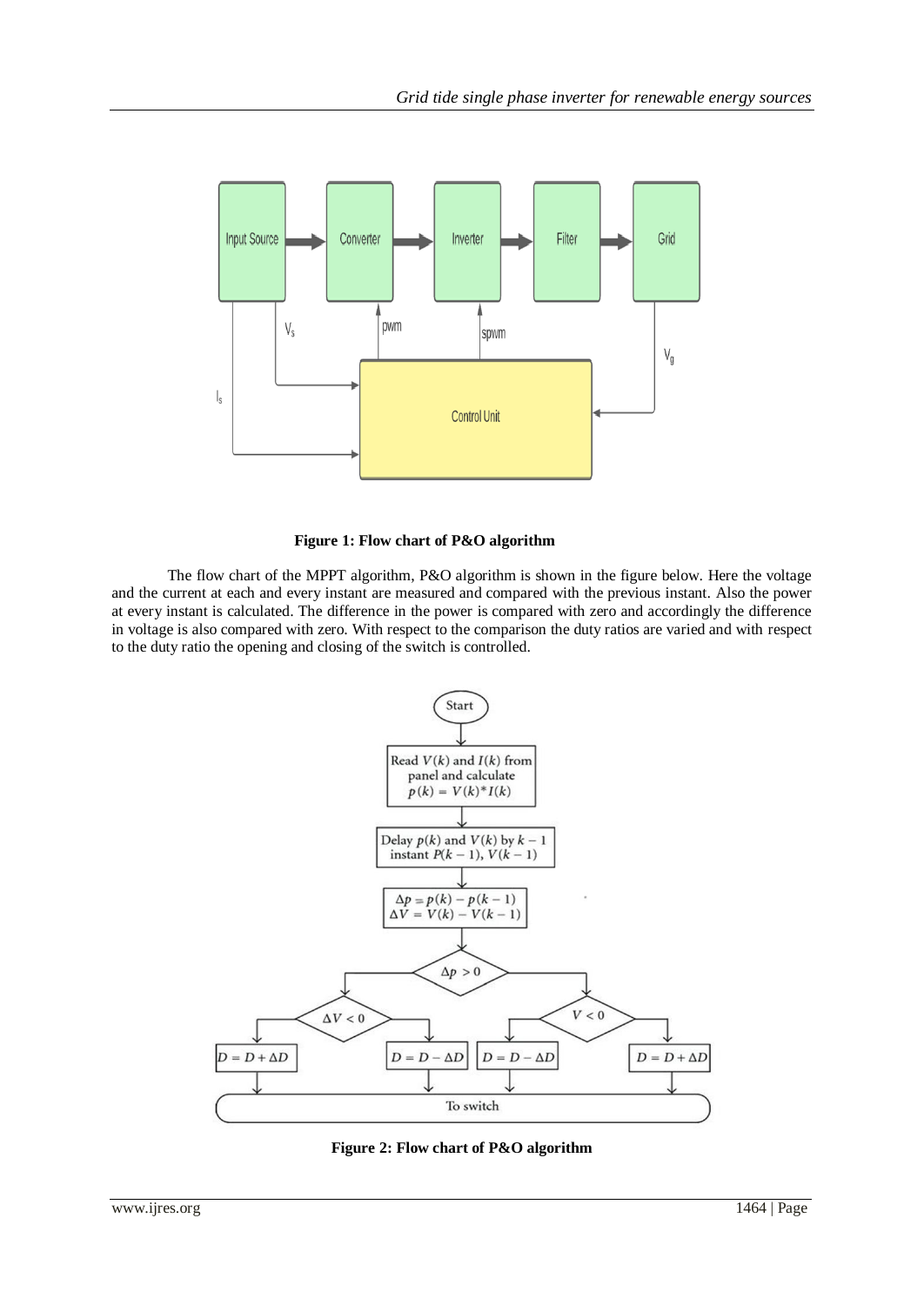# **III. THE SIMULATION**

The Simulink models of the inverter with SPWM, MPPT converter and the grid tied inverter with PV array are shown in figure 3, figure 4 and figure 5 respectively.



**Figure 4: MPPT Converter**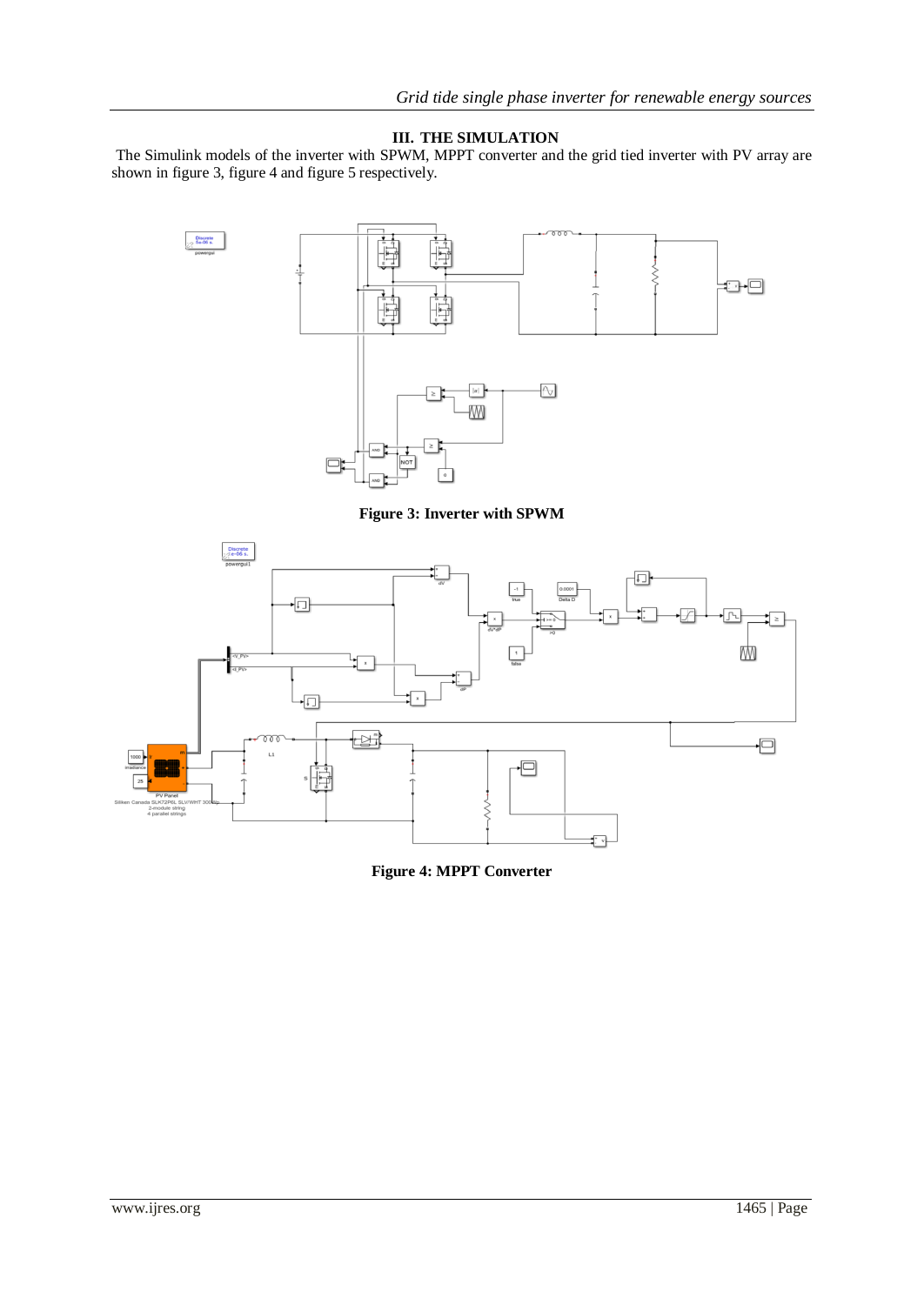

**Figure 5: Simulink Model of Grid Tied Inverter**

# **IV. SIMULATION RESULTS**

The simulation results of MPPT PWM, converter, inverter SPWM and the grid tied inverter are shown in the figure 6, figure 7 and figure 8 and figure 9 respectively.

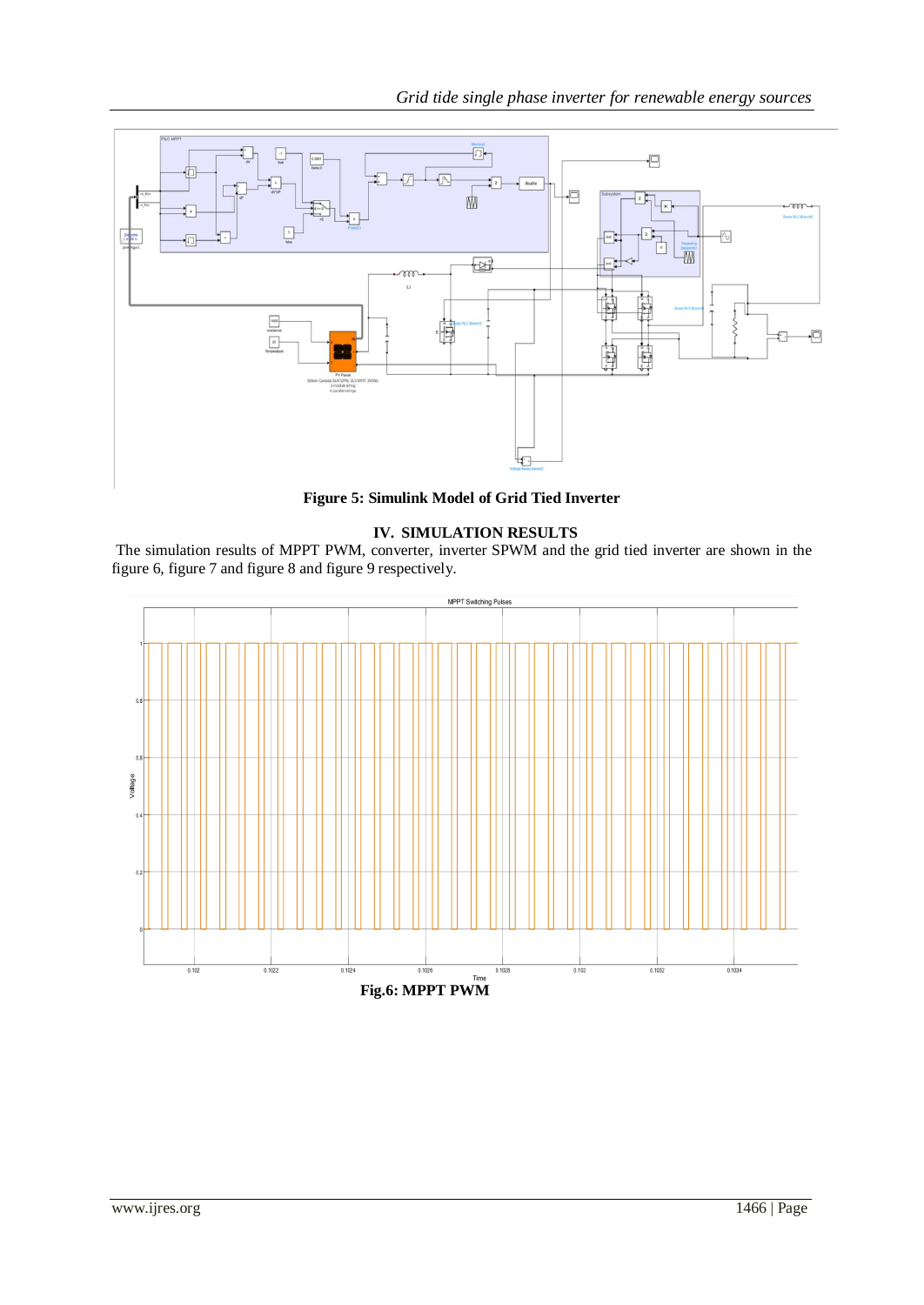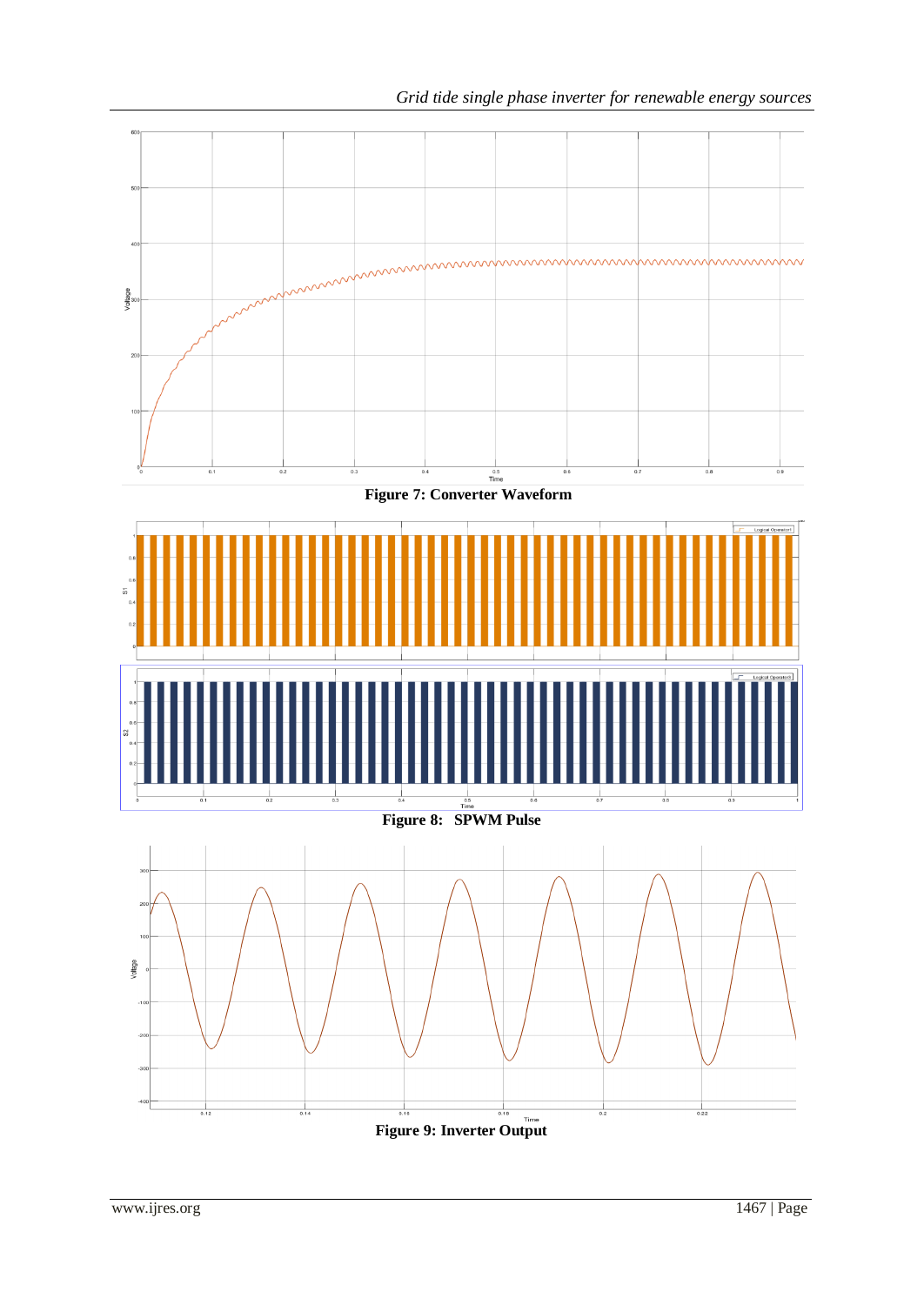# **V. HARDWARE IMPLIMENTATION**

The hardware implementation of the grid tied inverter was done using dspic30f2010 microcontroller .SPWM and PWM signals were generated for the control of mosfet switches in the inverter and converter part.IR2110 opto-couplour IC was used to supply the strengthened signals to inverter switches. TLP250 was used to provide the strengthened PWM signal to boost converter switch to control it using MPPT P&O algorithm. The circuit was formed and a 12v supply was given using an adapter from the renewable source and using a regulator IC microcontroller was powered. The sync signal from grid was given with the help of a step down transformer and a cycle detection circuit. The output of MPPT converter provided to the inverter. Inverter output was filtered and given to a step up transformer and connected to grid. Hardware working was checked and waveform from the system was monitored with the help of a cathode ray oscilloscope. It was observed that the output waveform was in phase with grid voltage with 50 Hz frequency and 240v amplitude. Further modifications can be done in this low cost system to improve the stability and reliability of inverter.



**Figure 10: Hardware**



**Figure 11: Hardware output wave**